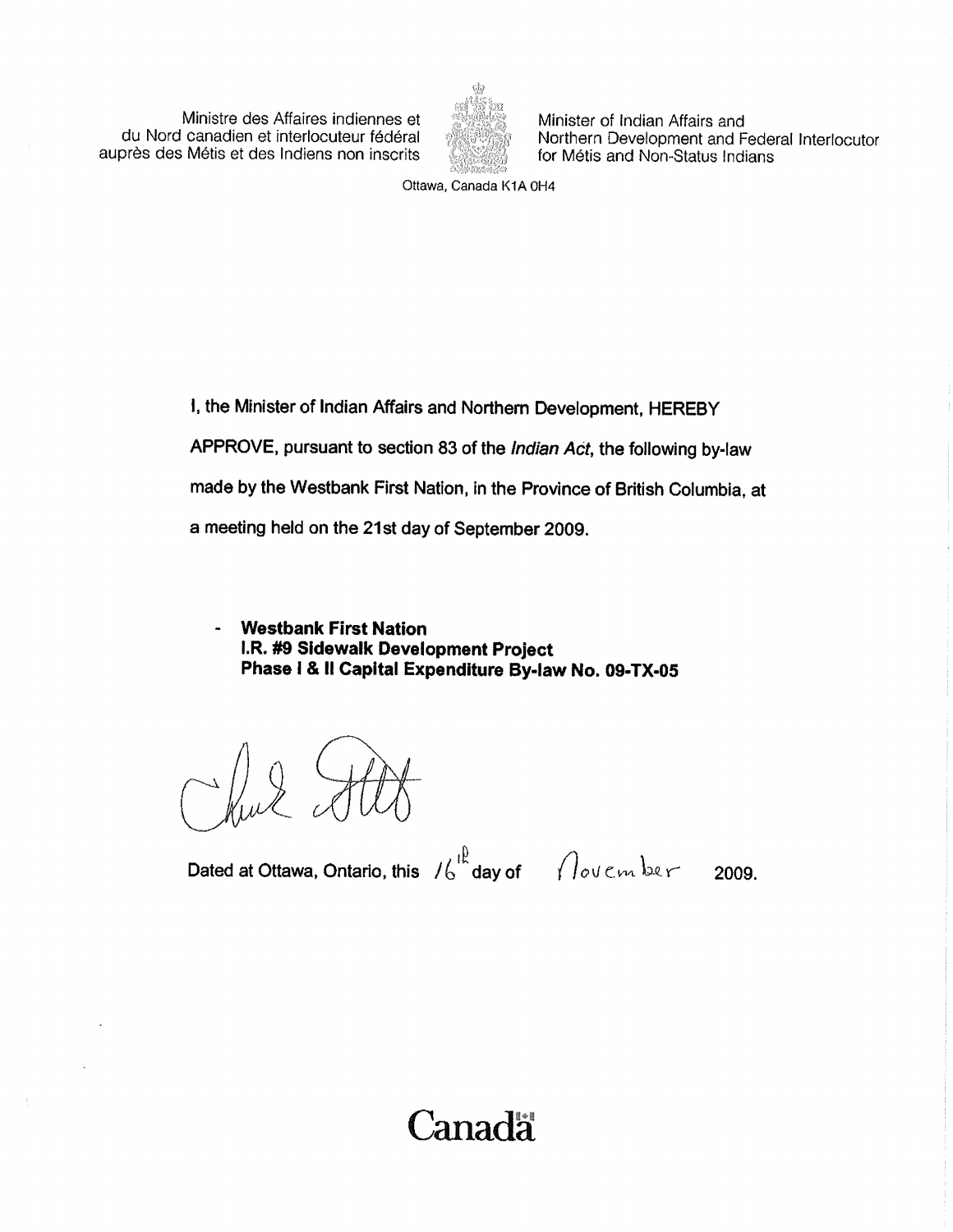### WESTBANK FIRST NATION IR#09 SIDEWALK DEVELOPMENT PROJECT CAPITAL EXPENDITURE BYLAW NO. 09-TX-05

To authorize the expenditure of a maximum of Four Hundred and Eighty Thousand To authorize the expenditure of a maximum of Four Hundred and Eighty Thousand<br>Dollars (\$480,000.00) from money raised pursuant to section 83(1) of the *Indian Act*, for<br>the purpose of constructing the Sidewalk Development the purpose of constructing the Sidewalk Development Project Phase I & II within the Tsinstikeptum Indian Reserve No. 9.

### WHEREAS:

- A. Pursuant to Section 83(1) of the *Indian Act* and Westbank First Nation's inherent right of self-government, Westbank First Nation has enacted the Westbank First Nation Property Taxation By-law, 95-TX-08 (the "Taxation By-law"):
- B. In accordance with section  $12(3)(1)$  of the Taxation By-law, Westbank First Nation annually deposits Ten  $(10\%)$  percent of annual gross taxes in a cumulative capital projects fund (the "Cumulative Fund") to be used from time to time for such capital projects as may be authorized by separate by -law;
- C. Pursuant to the Westbank First Nation Expenditure By -law, 1995, amended by By-law 97-TX-03 (the "Expenditure By-law"), Westbank First Nation is authorized to gxpend moneys raised pursuant to the Taxation By -law for local purposes, including the provision of Local Services on Reserve and capital projects;
- D. The Council of Westbank First Nation deems it desirable and in the best interest of the Band members to advance funds to complete the Sidewalk Development Project Phase I & II.
- E. Westbank First Nation has estimated the total cost of construction of the IR#9 Sidewalk Development Project Phase I & II to be not more than \$480,000 as outlined in Schedule "A" to this by-law.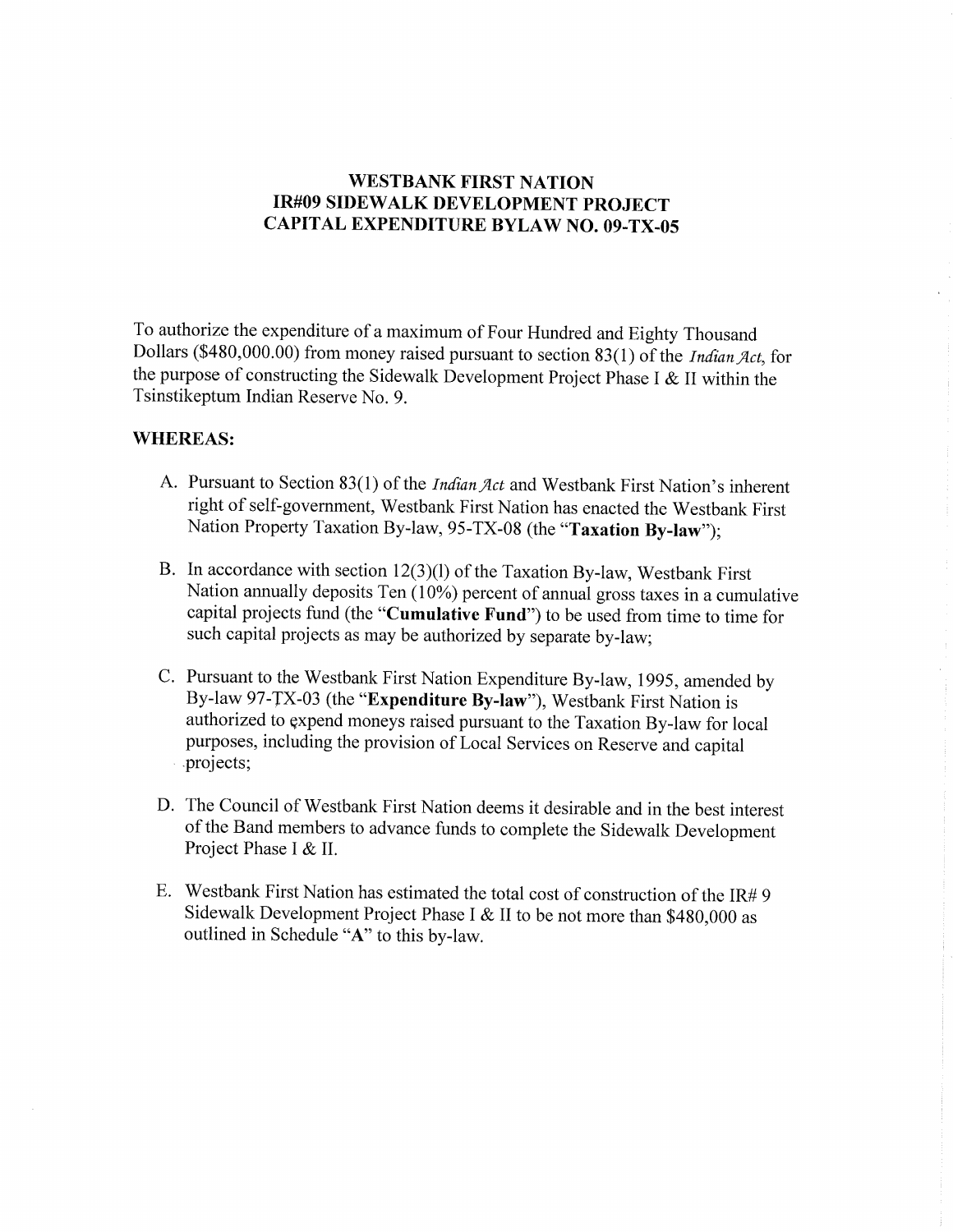Now THEREFORE, THE Council of Westbank First Nation hereby enacts the following by-law;

### SHORT TITLE

1. This By -law may be cited for all purposes as the I.R. #9 Sidewalk Development Project Phase I & II Capital Expenditure By-law No. 09-TX-05.

### EXPENDITURE AUTHORIZATION

- 2. Westbank First Nation hereby acknowledges that it is in the best interests of the members of Westbank First Nation to construct the IR# 9 Sidewalk Development Westbank First Nation nereby acknowledges that it is in the<br>members of Westbank First Nation to construct the IR#9 Sic<br>Project I& II as summarized in schedule "A" to this by-law.
- 3. Westbank First Nation hereby approves the expenditure of not more than Four Project I& II as summarized in schedule "A" to this by-law.<br>Westbank First Nation hereby approves the expenditure of not more than Four<br>Hundred Eighty Thousand (\$480,000.00) Dollars from the Cumulative Fund for<br>the purpose the purposes of designing and constructing the IR# 9 Sidewalk Development Hundred Eighty Thousand (\$480,000.00) Dollars from the Cumulative Fund for the purposes of designing and constructing the  $IR#9$  Sidewalk Development Project Phase I& II. (the "Project Funds").
- 4. Westbank First Nation also authorizes the expenditure of all or <sup>a</sup> portion of the Project Funds to acquire all such lands, easements, rights-of-way, licences, permits, rights and authorities as may be required or desirable for or in connection with the construction of the IR# 9 Sidewalk Development Project Phase I& II.
- 5. Westbank First Nation also authorizes the expenditure of all or <sup>a</sup> portion of the Project Funds to engage consultants, enter into such private sector partnerships, and carry out negotiations with the Province of British Columbia as deemed appropriate and as may be required for or in connection with the construction of the IR #9 Sidewalk Development Project Phase I & II.
- 6. Any of the Project Funds not expended on the IR# 9 Sidewalk Development Project Phase I & II or incidental costs related thereto, will be reimbursed to and deposited in the Cumulative Fund upon completion of the IR# 9 Sidewalk Development Project Phase I & II.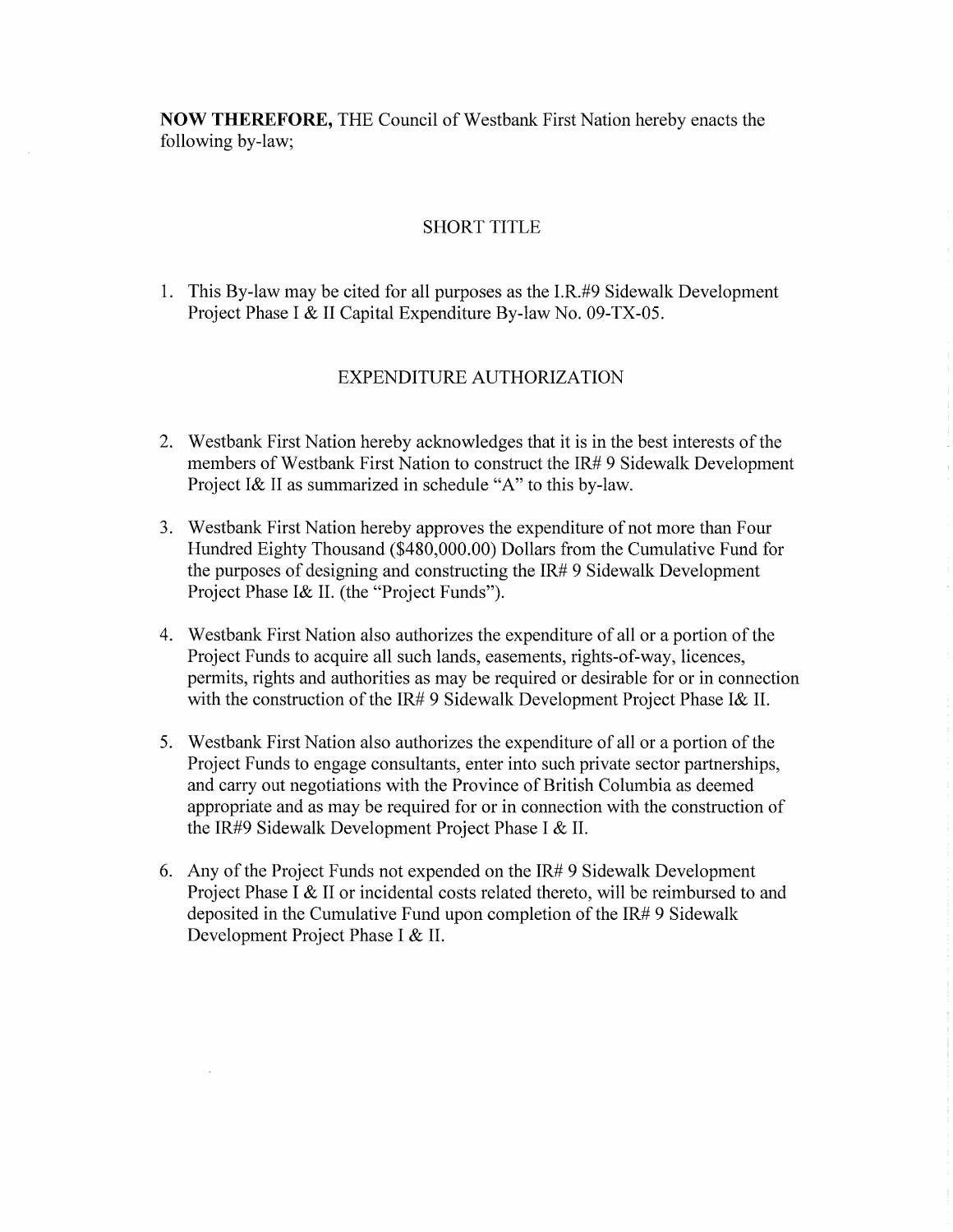### EFFECTIVE

This By-law comes into full force and effect upon approval by the Minister of the Department of Indian Affairs and Northern Development.

#### BE IT HEREBY RESOLVED AND AGREED:

That this By-law, entitled the IR #9 Sidewalk Development Project Phase I & II WFN By-law No. 09-TX-05 being read for the first, and third and final time by the Council of Westbank First Nation held at duly convened meetings.

Read for the first time by council of Westbank First Nation at <sup>a</sup> duly convened meeting held on the 8<sup>th</sup> day of September 2009.

Exempt from second reading pursuant to section 60.9 of the Westbank First Nation Constitution.

Read a third time, and enacted as Westbank Law, by Council of the Westbank First Nation at a duly convened meeting held on the 21<sup>st</sup> day of September 2009.

 $\widehat{\text{The f R} \delta}$ bert

Councillor Larry Derrickson

 $\sum'_{i}$ 

Councillor Brian Eli

Councillor Loretta Swite

Councillor Mike De Guevara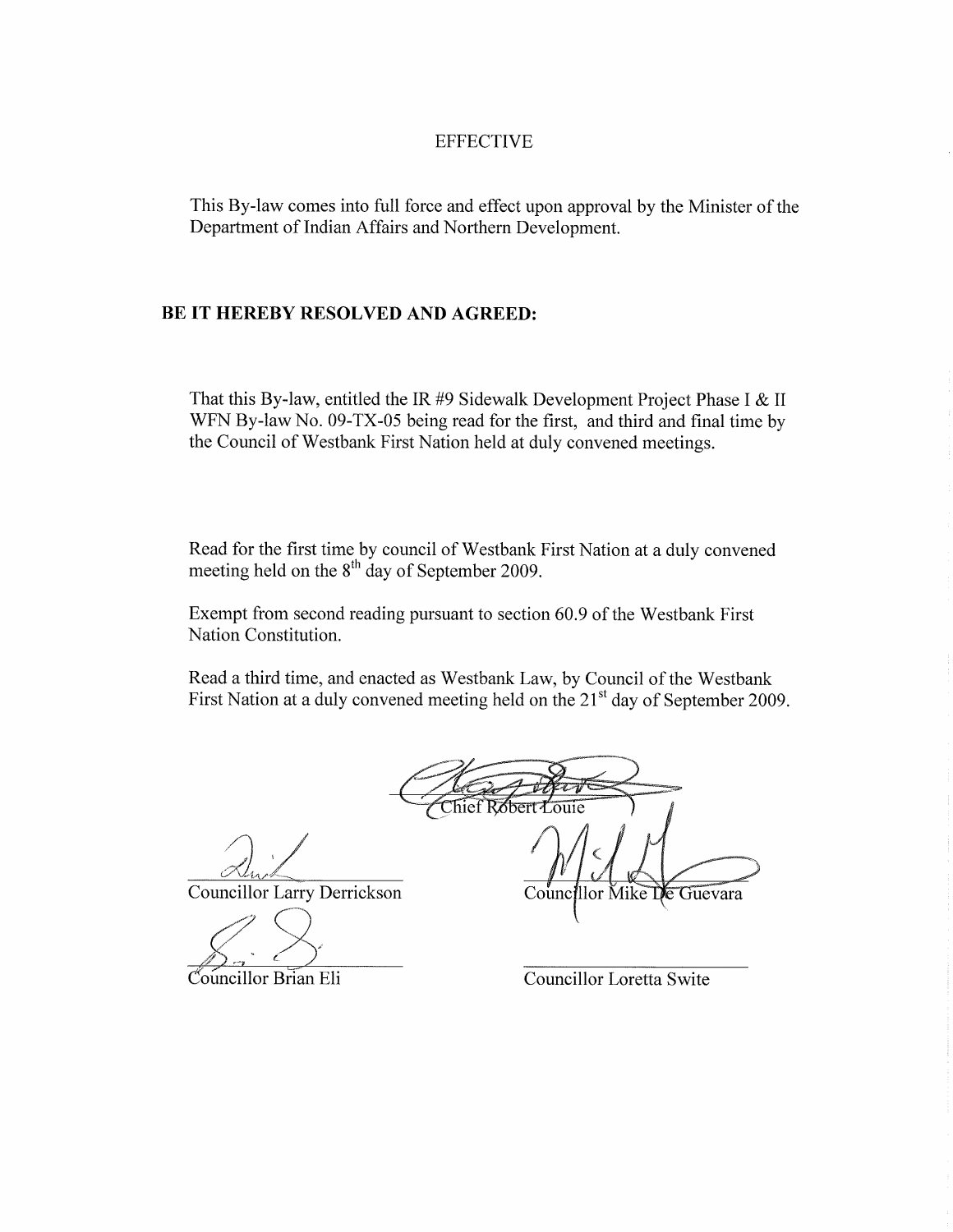## SCHEDULE "A"

| <b>ITEM</b>                  | WFN (LGS)         | <b>YEAR OF</b>     |  |
|------------------------------|-------------------|--------------------|--|
| Phases I & II                | <b>LOCAL</b>      | <b>EXPENDITURE</b> |  |
|                              | <b>GOVERNMENT</b> |                    |  |
|                              | <b>SERVICES</b>   |                    |  |
| Stage $I$ – planning         | 20,000.00<br>\$   | 2009               |  |
| Stage $II$ – detail design   | 30,000.00<br>\$   |                    |  |
| Stage III - land acquisition |                   |                    |  |
| Stage IV-construction        | \$430,000.00      |                    |  |
| <b>TOTAL</b>                 | \$480,000.00      |                    |  |
|                              |                   |                    |  |

# IR# 9 Sidewalk Development Project Phase I & II